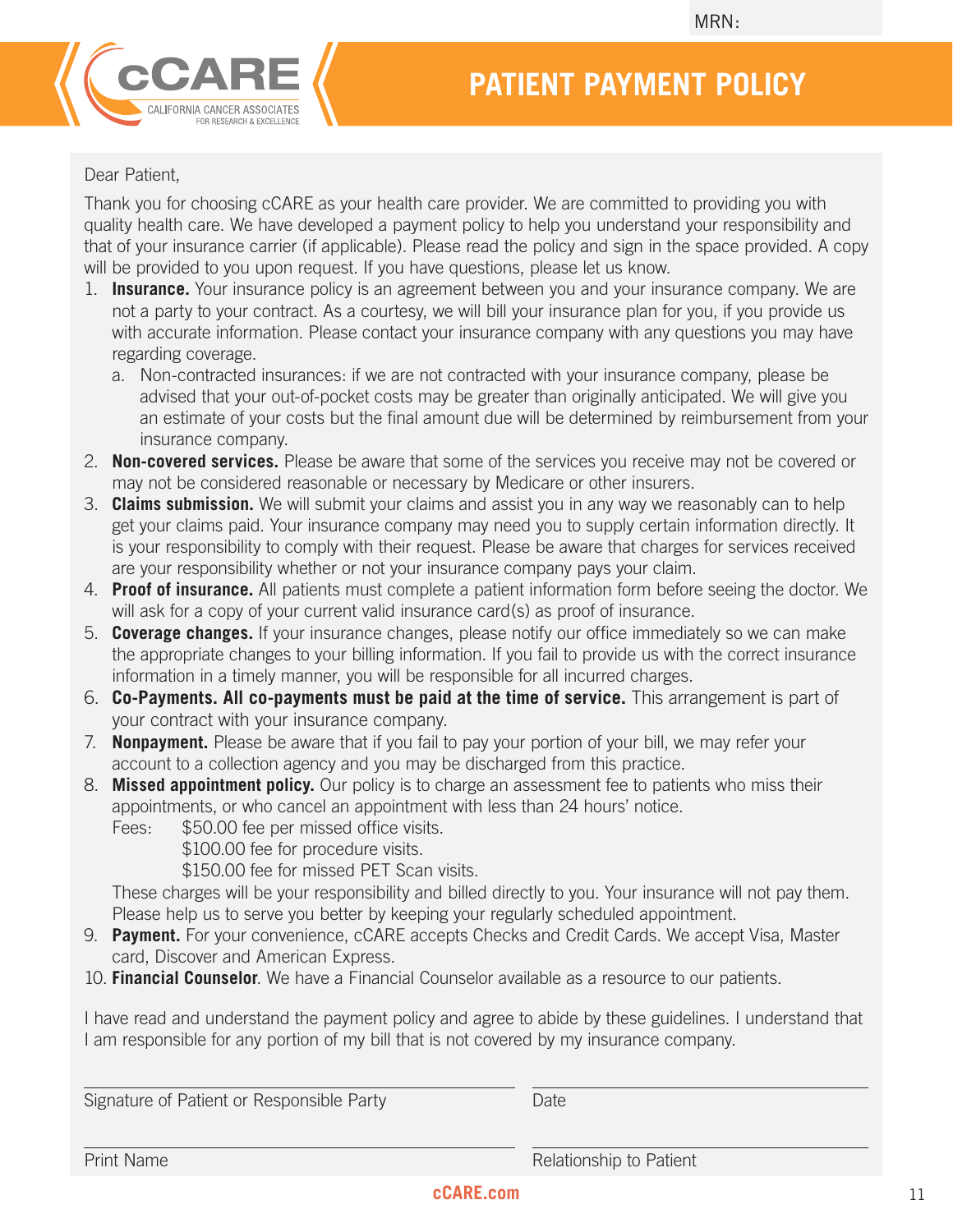

# **NO-SHOW / LATE ARRIVAL POLICY & ELECTRONIC COMMUNICATION POLICY**

In an effort to maximize the time your physician spends with you and minimize your wait time, we have made changes to our No-Show and Late Arrival Policies as follows.

### **NO SHOW POLICY**

Effective April 1, 2018, we will implement a "no-show" policy which will affect all patients who do not keep their scheduled appointment or who cancel an appointment with less than a 24-hour notice.

- First occurrence Patient/parent will receive a letter advising of our policy.
- Second occurrence Patient/parent will receive a second letter and a \$50.00 no-show fee assessment for office visits and a \$100.00 no-show fee assessment for procedure visits.
- Third and subsequent occurrences May result with an additional \$100.00 no-show fee.

## **LATE ARRIVAL POLICY**

Patients arriving more than 10 minutes late for a scheduled office visit or procedure appointment will be rescheduled for another day.

### **ELECTRONIC COMMUNICATIONS**

For your convenience our office communicates through different electronic means including our secure patient portal, phone, and text messaging for appointment reminders.

Please check below if you do NOT want to be contacted by cCARE in any of the following methods of communication:

| $\Box$ Cell Phone $\Box$ Text Message                                          | $\Box$ Home Phone | □ Secure Email □ Online Patient Portal |
|--------------------------------------------------------------------------------|-------------------|----------------------------------------|
| Is it okay to leave a detailed message on your voicemail? $\Box$ Yes $\Box$ No |                   |                                        |
|                                                                                |                   |                                        |

Signature of Patient or Representative Date